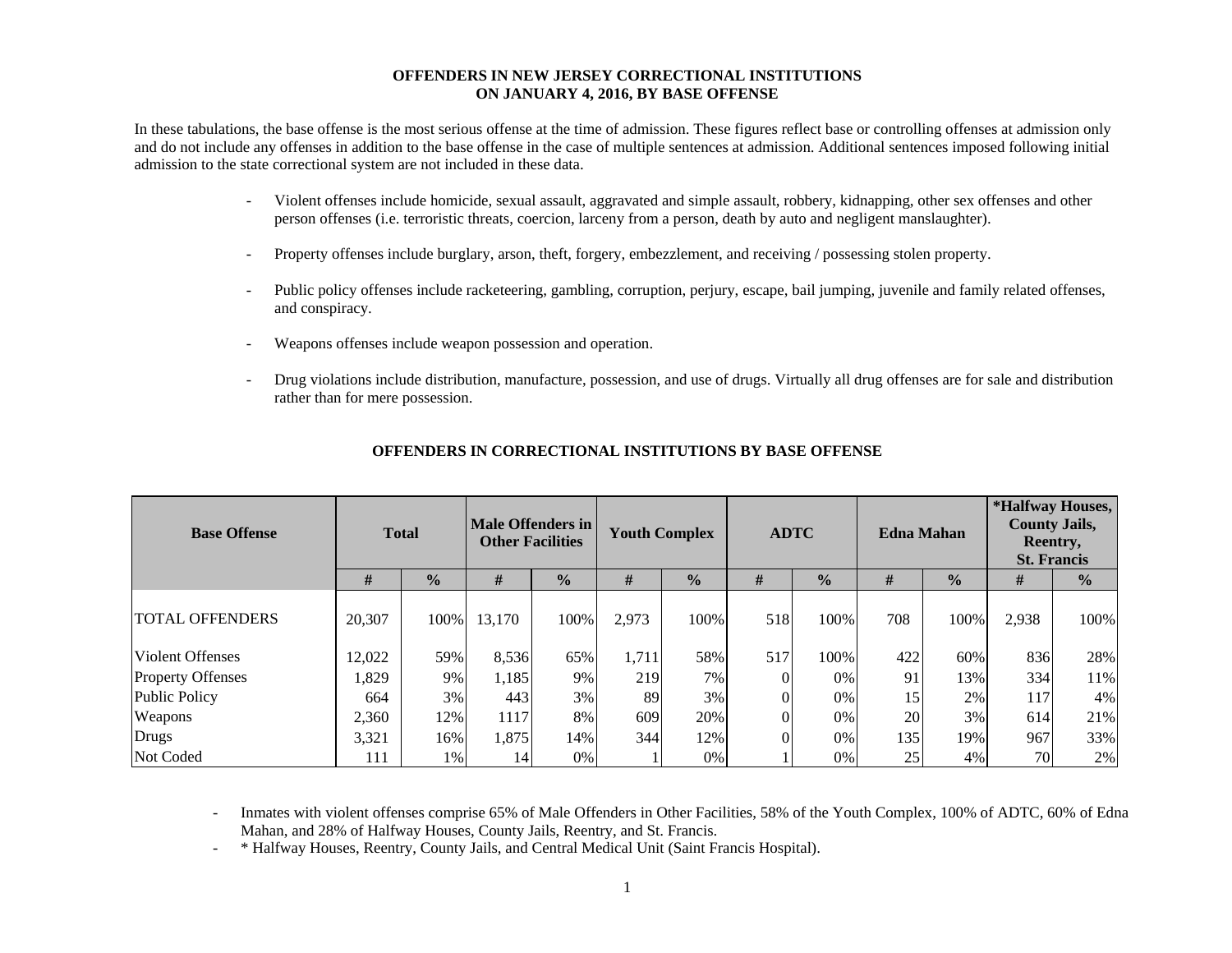# **Prison Complex Offenders By Base Offense**

| <b>Institution</b>       | <b>Total</b> | <b>Violent</b><br><b>Offenses</b> | <b>Homicide</b> | <b>Sexual</b><br><b>Assault</b> | <b>Assault</b> | <b>Robbery</b> | <b>Kidnap</b>  | <b>Other</b><br><b>Sex</b> | <b>Other</b><br>Person | Property       | <b>Public</b><br><b>Policy</b> | <b>Weapons</b> | <b>Drugs</b> | <b>Not</b><br>Coded |
|--------------------------|--------------|-----------------------------------|-----------------|---------------------------------|----------------|----------------|----------------|----------------------------|------------------------|----------------|--------------------------------|----------------|--------------|---------------------|
|                          |              |                                   |                 |                                 |                |                |                |                            |                        |                |                                |                |              |                     |
| <b>Bayside</b>           | 1,115        | 624                               | 160             | 24                              | 135            | 271            | 8              | 24                         | $\overline{2}$         | 118            | 53                             | 151            | 169          | $\overline{0}$      |
| <b>Main</b>              | 100%         | 56%                               | 14%             | 2%                              | 12%            | 24%            | 1%             | 2%                         | 0%                     | 11%            | 5%                             | 14%            | 15%          | 0%                  |
| <b>Bayside</b>           | 631          | 241                               | 60              | $\overline{0}$                  | 52             | 122            | $\overline{c}$ | $\overline{c}$             | 3                      | 119            | 39                             | 78             | 154          | $\overline{0}$      |
| Farm                     | 100%         | 38%                               | 10%             | 0%                              | 8%             | 19%            | 0%             | 0%                         | 0%                     | 19%            | 6%                             | 12%            | 24%          | 0%                  |
| <b>Bayside</b>           | 349          | 105                               | 16              | $\overline{0}$                  | 23             | 66             | $\mathbf 0$    | $\mathbf 0$                | $\Omega$               | 72             | 13                             | 44             | 115          | $\overline{0}$      |
| Ancora                   | 100%         | 30%                               | 5%              | 0%                              | 7%             | 19%            | 0%             | 0%                         | 0%                     | 21%            | 4%                             | 13%            | 33%          | 0%                  |
| <b>Bayside Total</b>     | 2,095        | 970                               | 236             | 24                              | 210            | 459            | 10             | 26                         | 5                      | 309            | 105                            | 273            | 438          | $\overline{0}$      |
|                          | 100%         | 46%                               | 11%             | 1%                              | 10%            | 22%            | 0%             | 1%                         | 0%                     | 15%            | 5%                             | 13%            | 21%          | $0\%$               |
|                          |              |                                   |                 |                                 |                |                |                |                            |                        |                |                                |                |              |                     |
| <b>CRAF</b>              | 208          | 18                                | 3               | $\overline{0}$                  | 9              | 5              | $\Omega$       | $\mathbf 0$                |                        | 90             | 14                             | $\overline{0}$ | 85           | $\vert$ 1           |
| <b>Jones Farm</b>        | 100%         | 9%                                | 1%              | 0%                              | 4%             | 2%             | 0%             | 0%                         | 0%                     | 43%            | 7%                             | 0%             | 41%          | 0%                  |
| <b>CRAF</b>              | 355          | 199                               | 5               | 46                              | 23             | 57             | $\overline{c}$ | 65                         |                        | 47             | 27                             | 32             | 48           | $\mathbf{2}$        |
| Reception                | 100%         | 56%                               | 1%              | 13%                             | 6%             | 16%            | 1%             | 18%                        | 0%                     | 13%            | 8%                             | 9%             | 14%          | 1%                  |
| <b>CRAF Total</b>        | 563          | 217                               | 8               | 46                              | 32             | 62             | $\overline{2}$ | 65                         | $\overline{2}$         | 137            | 41                             | 32             | 133          | $\overline{3}$      |
|                          | 100%         | 39%                               | 1%              | 8%                              | 6%             | 11%            | 0%             | 12%                        | 0%                     | 24%            | 7%                             | 6%             | 24%          | $1\%$               |
| <b>East Jersey Main</b>  | 1,199        | 1,100                             | 644             | 68                              | 56             | 286            | 40             | 4                          | $\overline{2}$         | 28             | 8                              | 19             | 44           | $\overline{0}$      |
|                          | 100%         | 92%                               | 54%             | 6%                              | 5%             | 24%            | 3%             | 0%                         | 0%                     | 2%             | 1%                             | 2%             | 4%           | $0\%$               |
|                          |              |                                   |                 |                                 |                |                |                |                            |                        |                |                                |                |              |                     |
| <b>East Jersey Camp</b>  | 30           | 15                                | $\overline{c}$  | $\overline{0}$                  | $\overline{2}$ | 11             | $\Omega$       | $\mathbf 0$                | $\Omega$               | $\overline{4}$ | 1                              | 4              | 6            | $\overline{0}$      |
|                          | 100%         | 50%                               | 7%              | 0%                              | 7%             | 37%            | 0%             | 0%                         | 0%                     | 13%            | 3%                             | 13%            | 20%          | $0\%$               |
| <b>East Jersey Total</b> | 1,229        | 1,115                             | 646             | 68                              | 58             | 297            | 40             | 4                          | $\overline{2}$         | 32             | 9                              | 23             | 50           | $\overline{0}$      |
|                          | 100%         | 91%                               | 53%             | 6%                              | 5%             | 24%            | 3%             | 0%                         | 0%                     | 3%             | 1%                             | 2%             | 4%           | $0\%$               |
|                          |              |                                   |                 |                                 |                |                |                |                            |                        |                |                                |                |              |                     |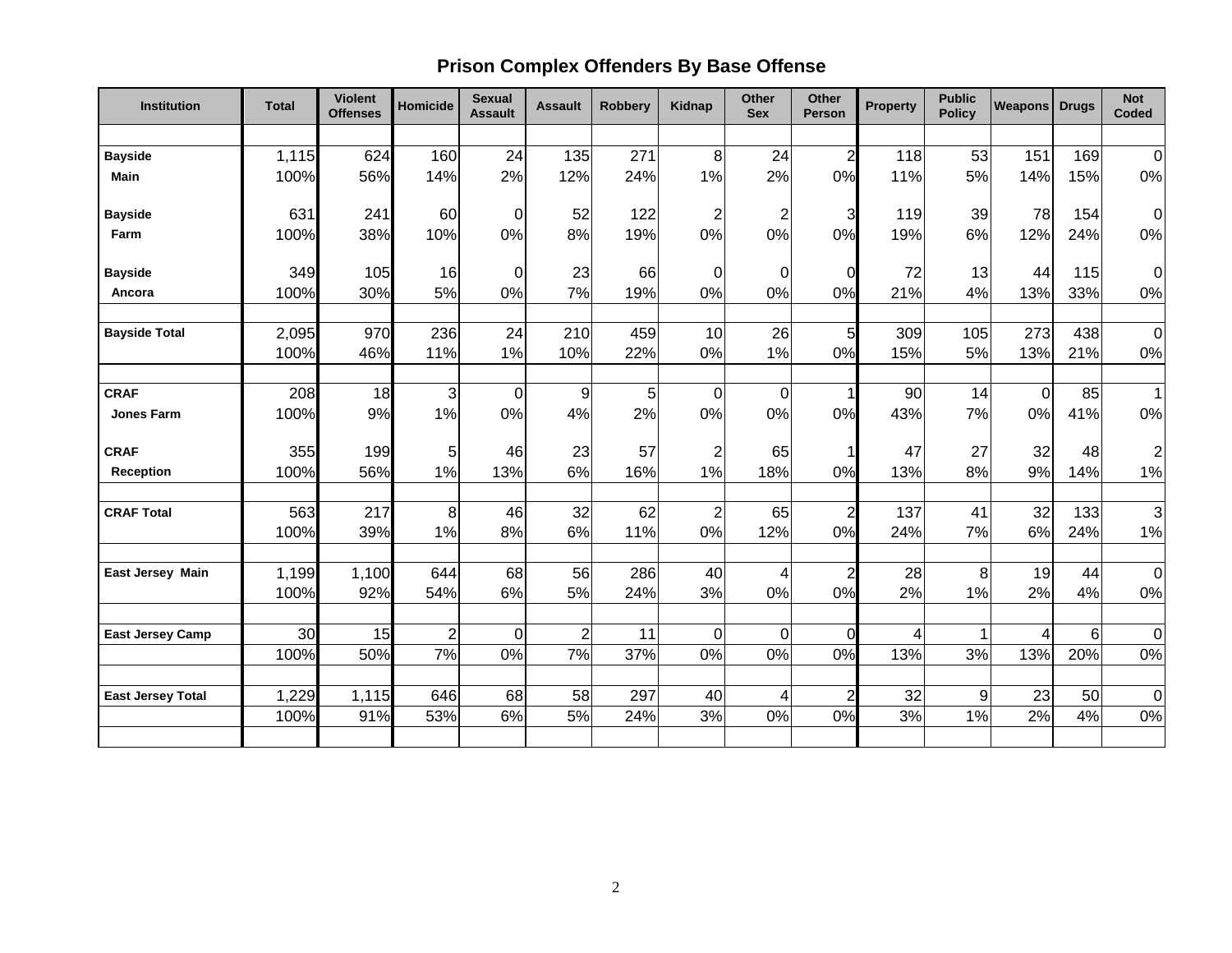## **Prison Complex Offenders By Base Offense**

| <b>Institution</b>                                  | <b>Total</b> | <b>Violent</b><br><b>Offenses</b> | Homicide | <b>Sexual</b><br><b>Assault</b> | <b>Assault</b> | <b>Robbery</b> | Kidnap | <b>Other</b><br><b>Sex</b> | <b>Other</b><br><b>Person</b> | <b>Property</b> | <b>Public</b><br><b>Policy</b> | Weapons | <b>Drugs</b> | <b>Not</b><br>Coded     |
|-----------------------------------------------------|--------------|-----------------------------------|----------|---------------------------------|----------------|----------------|--------|----------------------------|-------------------------------|-----------------|--------------------------------|---------|--------------|-------------------------|
|                                                     |              |                                   |          |                                 |                |                |        |                            |                               |                 |                                |         |              |                         |
| <b>NJ State Prison</b>                              | 1,621        | 1,459                             | 1,011    | 88                              | 41             | 257            | 50     | 5                          | 7                             | 43              | 18                             | 40      | 54           | $\overline{7}$          |
|                                                     | 100%         | 90%                               | 62%      | 5%                              | 3%             | 16%            | 3%     | 0%                         | 0%                            | 3%              | 1%                             | 2%      | 3%           | 0%                      |
|                                                     |              |                                   |          |                                 |                |                |        |                            |                               |                 |                                |         |              |                         |
| <b>Northern</b>                                     | 2,094        | 1,425                             | 507      | 129                             | 176            | 521            | 43     | 40                         | 9                             | 151             | 73                             | 173     | 270          | $\overline{2}$          |
| <b>Main</b>                                         | 100%         | 68%                               | 24%      | 6%                              | 8%             | 25%            | 2%     | 2%                         | 0%                            | 7%              | 3%                             | 8%      | 13%          | 0%                      |
|                                                     |              |                                   |          |                                 |                |                |        |                            |                               |                 |                                |         |              |                         |
| <b>Northern</b>                                     | 373          | 212                               | 50       | 10                              | 38             | 97             |        | 10                         | 0                             | 52              | 17                             | 45      | 47           | 0                       |
| Ad. Seg. Male                                       | 100%         | 57%                               | 13%      | 3%                              | 10%            | 26%            | 2%     | 3%                         | 0%                            | 14%             | 5%                             | 12%     | 13%          | 0%                      |
|                                                     |              |                                   |          |                                 |                |                |        |                            |                               |                 |                                |         |              |                         |
| <b>Northern Total</b>                               | 2,467        | 1,637                             | 557      | 139                             | 214            | 618            | 50     | 50                         | 9                             | 203             | 90                             | 218     | 317          | $\overline{c}$          |
|                                                     | 100%         | 66%                               | 23%      | 6%                              | 9%             | 25%            | 2%     | 2%                         | 0%                            | 8%              | 4%                             | 9%      | 13%          | 0%                      |
|                                                     |              |                                   |          |                                 |                |                |        |                            |                               |                 |                                |         |              |                         |
| <b>Southern</b>                                     | 1,878        | 729                               | 78       | 78                              | 186            | 265            | 10     | 103                        | 9                             | 263             | 76                             | 265     | 545          | $\overline{0}$          |
|                                                     | 100%         | 39%                               | 4%       | 4%                              | 10%            | 14%            | 1%     | 5%                         | 0%                            | 14%             | 4%                             | 14%     | 29%          | 0%                      |
|                                                     |              |                                   |          |                                 |                |                |        |                            |                               |                 |                                |         |              |                         |
| <b>South Woods</b>                                  | 3,317        | 2,409                             | 727      | 424                             | 297            | 724            | 56     | 162                        | 19                            | 198             | 104                            | 266     | 338          | $\overline{\mathbf{c}}$ |
|                                                     | 100%         | 73%                               | 22%      | 13%                             | 9%             | 22%            | 2%     | 5%                         | 1%                            | 6%              | 3%                             | 8%      | 10%          | 0%                      |
|                                                     |              |                                   |          |                                 |                |                |        |                            |                               |                 |                                |         |              |                         |
| <b>Subtotal</b>                                     | 13,170       | 8,536                             | 3,263    | 867                             | 1,038          | 2,682          | 218    | 415                        | 53                            | 1,185           | 443                            | 1117    | 1,875        | 14                      |
| <b>Male Offenders in</b><br><b>Other Facilities</b> | 100%         | 65%                               | 25%      | 7%                              | 8%             | 20%            | 2%     | 3%                         | 0%                            | 9%              | 3%                             | 8%      | 14%          | 0%                      |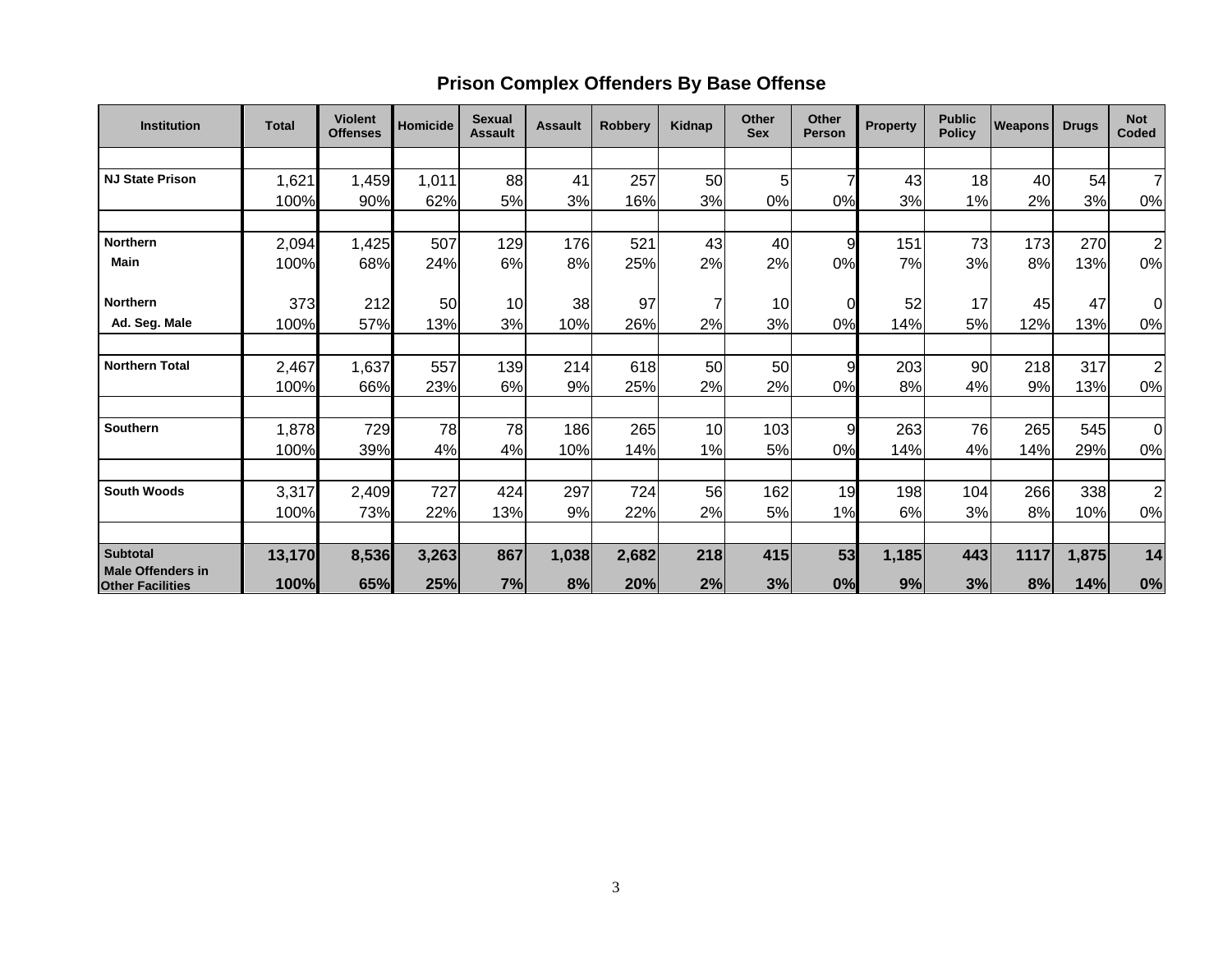| <b>Institution</b>    | <b>Total</b> | <b>Violent</b><br><b>Offenses</b> | <b>Homicide</b> | Sexual<br><b>Assault</b> | <b>Assault</b> | <b>Robbery</b> | Kidnap | <b>Other</b><br><b>Sex</b> | Other<br><b>Person</b> | <b>Property</b> | <b>Public</b><br><b>Policy</b> | <b>Weapons Drugs</b> |                | <b>Not</b><br>Coded |
|-----------------------|--------------|-----------------------------------|-----------------|--------------------------|----------------|----------------|--------|----------------------------|------------------------|-----------------|--------------------------------|----------------------|----------------|---------------------|
|                       |              |                                   |                 |                          |                |                |        |                            |                        |                 |                                |                      |                |                     |
| <b>ADTC</b>           | 518          | 517                               | 2               | 459                      |                | 4              | 10     | 39                         | 3                      | 01              |                                | 0                    | $\overline{0}$ |                     |
|                       | 100%         | 100%                              | 0%              | 89%                      | 0%             | 1%             | 2%     | 8%                         | 1%                     | 0%l             | 0%                             | 0%                   | 0%             | 0%                  |
|                       |              |                                   |                 |                          |                |                |        |                            |                        |                 |                                |                      |                |                     |
| <b>Subtotal</b>       | 13,688       | 9,053                             | 3,265           | 1,326                    | 1,038          | 2,686          | 228    | 454                        | 56                     | 1,185           | 443                            | 1117                 | 1,875          | 15                  |
|                       | 100%         | 66%                               | 24%             | 10%                      | 8%             | 20%            | 2%     | 3%                         | 0%                     | 9%              | 3%                             | 8%                   | 14%            | 0%                  |
|                       |              |                                   |                 |                          |                |                |        |                            |                        |                 |                                |                      |                |                     |
| <b>Mahan - Female</b> | 708          | 422                               | 193             | 11                       | 65             | 115            | 11     | 21                         | 6                      | 91              | 15 <sub>l</sub>                | 20                   | 135            | 25                  |
| Prison                | 100%         | 60%                               | 27%             | 2%                       | 9%             | 16%            | 2%     | 3%                         | 1%                     | 13%             | 2%                             | 3%                   | 19%            | 4%                  |
|                       |              |                                   |                 |                          |                |                |        |                            |                        |                 |                                |                      |                |                     |
| <b>Total Prison</b>   | 14,396       | 9,475                             | 3,458           | 1,337                    | 1,103          | 2,801          | 239    | 475                        | 62                     | 1,276           | 458                            |                      | 1137 2,010     | 40                  |
| <b>Complex</b>        | 100%         | 66%                               | 24%             | 9%                       | 8%             | 19%            | 2%     | 3%                         | 0%                     | 9%              | 3%                             | 8%                   | 14%            | 0%                  |

## **Prison Complex Offenders By Base Offense**

### **ADTC** MALE OFFENDERS IN OTHER FACILITIES

#### **FEMALE OFFENDERS**



Virtually all offenders at ADTC were committed for violent offenses.



Sixty-four percent (64.8%) of Male Offenders in Other Facilities were convicted of a violent offense.

Fourteen percent (14.2%) of all Male Offenders in Other Facilities were convicted of drug offenses.



Violent offenses were the most frequent commitment-offenses at Edna Mahan (59.6%).

Nineteen percent (19.1%) of female inmates were committed for drug offenses.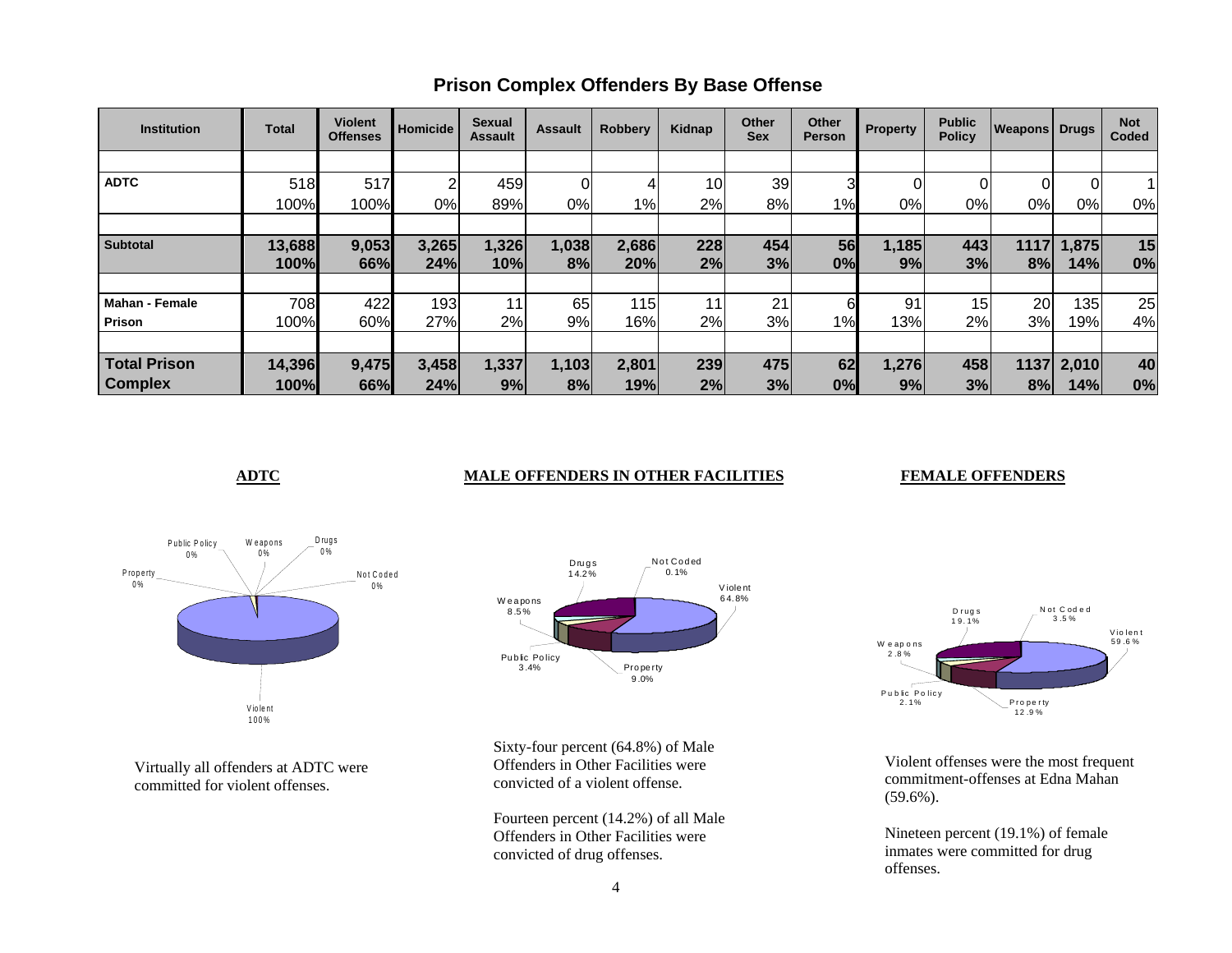| <b>Institution</b>         | <b>Total</b> | <b>Violent</b><br><b>Offenses</b> | Homicide | <b>Sexual</b><br><b>Assault</b> | <b>Assault</b> | <b>Robberv</b> | <b>Kidnap</b> | Other<br><b>Sex</b>     | Other<br><b>Person</b> | <b>Property</b> | <b>Public</b><br><b>Policy</b> | <b>Weapons</b> | <b>Drugs</b> | <b>Not</b><br>Coded |
|----------------------------|--------------|-----------------------------------|----------|---------------------------------|----------------|----------------|---------------|-------------------------|------------------------|-----------------|--------------------------------|----------------|--------------|---------------------|
|                            |              |                                   |          |                                 |                |                |               |                         |                        |                 |                                |                |              |                     |
| <b>Garden State</b>        | 1,510        | 957                               | 138      | 62                              | 187            | 520            | 7             | 38                      | 5                      | 79              | 42                             | 288            | 143          |                     |
|                            | 100%         | 63%                               | 9%       | 4%                              | 12%            | 34%            | 0%            | 3%                      | 0%                     | 5%              | 3%                             | 19%            | 9%           | 0%                  |
| <b>Mountainview</b>        | 804          | 342                               | 34       | 13                              | 88             | 192            | 1             | 12                      | $\overline{2}$         | 93              | 24                             | 212            | 133          | $\Omega$            |
|                            | 100%         | 43%                               | 4%       | 2%                              | 11%            | 24%            | 0%            | 1%                      | 0%                     | 12%             | 3%                             | 26%            | 17%          | 0%                  |
|                            |              |                                   |          |                                 |                |                |               |                         |                        |                 |                                |                |              |                     |
| Wagner                     | 300          | 201                               | 41       | 1                               | 43             | 106            | 5             | $\overline{\mathbf{4}}$ |                        | 15              | 7                              | 48             | 29           | $\Omega$            |
| <b>Main</b>                | 100%         | 67%                               | 14%      | 0%                              | 14%            | 35%            | 2%            | 1%                      | 0%                     | 5%              | 2%                             | 16%            | 10%          | 0%                  |
| Wagner                     | 249          | 160                               | 25       | 10                              | 31             | 91             | 1             | $\overline{c}$          | $\overline{O}$         | 18              | 10 <sup>1</sup>                | 42             | 19           | 0                   |
| Ad. Seq.                   | 100%         | 64%                               | 10%      | 4%                              | 12%            | 37%            | 0%            | 1%                      | 0%                     | 7%              | 4%                             | 17%            | 8%           | 0%                  |
| Wagner                     | 110          | 51                                | 7        | $\Omega$                        | 8              | 33             | 3             | $\Omega$                | $\overline{0}$         | 14              | 6                              | 19             | 20           | $\Omega$            |
| <b>Minimum Units</b>       | 100%         | 46%                               | 6%       | 0%                              | 7%             | 30%            | 3%            | 0%                      | 0%                     | 13%             | 5%                             | 17%            | 18%          | 0%                  |
| Wagner                     | 659          | 412                               | 73       | 11                              | 82             | 230            | 9             | 6                       |                        | 47              | 23                             | 109            | 68           | $\Omega$            |
| <b>Total</b>               | 100%         | 63%                               | 11%      | 2%                              | 12%            | 35%            | 1%            | 1%                      | 0%                     | 7%              | 3%                             | 17%            | 10%          | 0%                  |
|                            |              |                                   |          |                                 |                |                |               |                         |                        |                 |                                |                |              |                     |
| <b>Total Youth Complex</b> | 2,973        | 1,711                             | 245      | 86                              | 357            | 942            | 17            | 56                      | 8                      | 219             | 89                             | 609            | 344          |                     |
|                            | 100%         | 58%                               | 8%       | 3%                              | 12%            | 32%            | 1%            | 2%                      | 0%                     | 7%              | 3%                             | 20%            | 12%          | 0%                  |

## **Youth Complex Offenders By Base Offense**